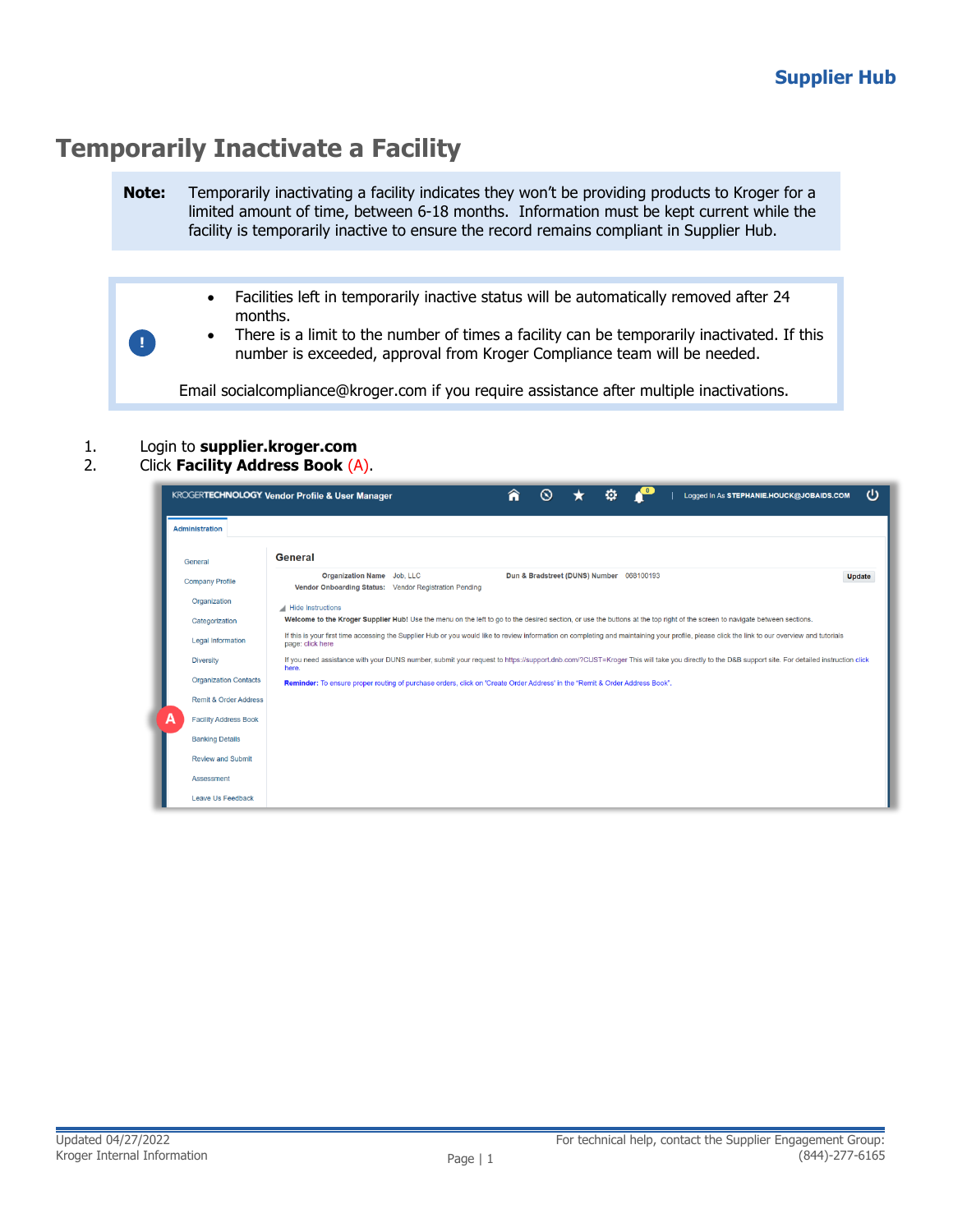# **Supplier Hub**

3. Click the **pencil icon** (B) to update.

| KROGERTECHNOLOGY Vendor Profile & User Manager |                                                                                                                                       |                                                                                           | ⋒                        | $_{\odot}$          | o |                                          | Logged In As STEPHANIE.HOUCK@JOBAIDS.COM                                                                                                                 |                     | ወ           |                      |
|------------------------------------------------|---------------------------------------------------------------------------------------------------------------------------------------|-------------------------------------------------------------------------------------------|--------------------------|---------------------|---|------------------------------------------|----------------------------------------------------------------------------------------------------------------------------------------------------------|---------------------|-------------|----------------------|
| <b>Administration</b>                          |                                                                                                                                       |                                                                                           |                          |                     |   |                                          |                                                                                                                                                          |                     |             |                      |
| General                                        | <b>Facility Address Book</b>                                                                                                          |                                                                                           |                          |                     |   |                                          |                                                                                                                                                          |                     |             |                      |
| <b>Company Profile</b>                         |                                                                                                                                       | <b>Organization Name</b> Job, LLC<br>Vendor Onboarding Status Vendor Registration Pending |                          |                     |   | Dun & Bradstreet (DUNS) Number 068100193 |                                                                                                                                                          |                     |             |                      |
| Organization                                   | <b>Hide Instructions</b>                                                                                                              |                                                                                           |                          |                     |   |                                          |                                                                                                                                                          |                     |             |                      |
| Categorization                                 |                                                                                                                                       |                                                                                           |                          |                     |   |                                          | The Facility Address Book is where vendors of products, ingredients or packaging manage the information for each of their production facility locations. |                     |             |                      |
| <b>Legal Information</b>                       | Each production facility registration begins by clicking on 'Create Facility'.                                                        |                                                                                           |                          |                     |   |                                          |                                                                                                                                                          |                     |             |                      |
| <b>Diversity</b>                               | Reminder: Visit the Review and Submit page to check completion status. Submit your record upon completion and after updating details. |                                                                                           |                          |                     |   |                                          | Click here for guidance on which of your production facilities require registration. For further instructions on completing this section click here      |                     |             |                      |
| <b>Organization Contacts</b>                   |                                                                                                                                       |                                                                                           |                          |                     |   |                                          |                                                                                                                                                          | <b>Back</b><br>Item | <b>Next</b> |                      |
| <b>Remit &amp; Order Address</b>               | <b>Active Facilities</b>                                                                                                              |                                                                                           |                          |                     |   |                                          |                                                                                                                                                          |                     |             |                      |
| <b>Facility Address Book</b>                   | <b>Create Facility</b>                                                                                                                | 画 2 画 章 ▼ 画 ▼                                                                             |                          |                     |   |                                          |                                                                                                                                                          |                     | B           |                      |
| <b>Banking Details</b>                         | Address Name                                                                                                                          | <b>Address DUNS</b><br><b>Number</b>                                                      | <b>Ownership Address</b> |                     |   | Country $\triangle$                      | <b>Food Safety Compliance Social Compliance</b><br><b>Status</b>                                                                                         | <b>Status</b>       |             | <b>Update Remove</b> |
| <b>Review and Submit</b>                       | Automation                                                                                                                            | 171503613                                                                                 | Yes                      | 6529 John Mosby Hwy |   | United<br><b>States</b>                  | Supplier Information<br>Required                                                                                                                         | Not Applicable      |             | Ħ                    |
| Assessment                                     | Baby Food                                                                                                                             | 094368034                                                                                 | No                       | 8314 Waters Dr      |   | United<br><b>States</b>                  | Not Applicable                                                                                                                                           | Not Applicable      |             | û                    |
| Leave Us Feedback                              | Gushing Grapes                                                                                                                        | 876442711                                                                                 | Yes                      | 101 S Dale Dr       |   | United<br><b>States</b>                  | Not Applicable                                                                                                                                           | Not Applicable      |             |                      |

### 4. Click **Temporarily Inactivate** (C).

| KROGERTECHNOLOGY Vendor Profile & User Manager                                                                                                                                                                                              |                                                         |                                        |                               | m | $\circ$                | o                             |                       | Logged In As SH | υ        |
|---------------------------------------------------------------------------------------------------------------------------------------------------------------------------------------------------------------------------------------------|---------------------------------------------------------|----------------------------------------|-------------------------------|---|------------------------|-------------------------------|-----------------------|-----------------|----------|
| Administration: Facility Address Book ><br><b>Update Address Details</b>                                                                                                                                                                    |                                                         | Profile<br><b>Close</b><br>Save        | Categorization Item Contacts  |   |                        | <b>Food Safety Compliance</b> | <b>Sustainability</b> |                 | Complete |
| Indicates required field                                                                                                                                                                                                                    |                                                         |                                        |                               |   |                        |                               |                       |                 |          |
| Organization Name Endorf Farms                                                                                                                                                                                                              |                                                         |                                        |                               |   |                        |                               |                       |                 |          |
| Hide Instructions                                                                                                                                                                                                                           |                                                         |                                        |                               |   |                        |                               |                       |                 |          |
| Use this screen to complete or update your production facility address details. Use the buttons at the top right to navigate to the required contacts or compliance section(s). Be sure to click the "Complete" button when yo<br>finished. |                                                         |                                        |                               |   |                        |                               |                       |                 |          |
| The D-U-N-S Number and Address Details on this page should correspond to the actual production site for the product, raw material or ingredients supplied to Kroger from this location.                                                     |                                                         |                                        |                               |   |                        |                               |                       |                 |          |
|                                                                                                                                                                                                                                             |                                                         |                                        |                               |   |                        |                               |                       |                 |          |
| For instructions on completing this section click here                                                                                                                                                                                      |                                                         |                                        |                               |   |                        |                               |                       |                 |          |
| D-U-N-S Number 033411625                                                                                                                                                                                                                    |                                                         |                                        |                               |   |                        |                               |                       |                 |          |
| Address Name The Farm                                                                                                                                                                                                                       |                                                         | Facility Address                       |                               |   |                        |                               |                       |                 |          |
|                                                                                                                                                                                                                                             | Country United States<br>Address Line 1 441 County Rd S | Click here if you need to update addre |                               |   | s for this DUNS number |                               |                       |                 |          |
| <b>Address Line 2</b>                                                                                                                                                                                                                       |                                                         |                                        |                               |   |                        |                               |                       |                 |          |
| City/Town/Locality                                                                                                                                                                                                                          | Tobias                                                  |                                        | <b>Temporarily Inactivate</b> |   |                        |                               |                       |                 |          |
| County Saline                                                                                                                                                                                                                               |                                                         |                                        | Temporarily Inactive No       |   |                        |                               |                       |                 |          |
| State/Region NE                                                                                                                                                                                                                             |                                                         |                                        |                               |   |                        |                               |                       |                 |          |
| Province NE                                                                                                                                                                                                                                 | Enter 2 letter state code for US                        |                                        |                               |   |                        |                               |                       |                 |          |

5. Click **Yes** (D).

| Warning                                                                                                                                                                                                           |           |     |
|-------------------------------------------------------------------------------------------------------------------------------------------------------------------------------------------------------------------|-----------|-----|
| <b>Confirm Temporary Inactivation</b>                                                                                                                                                                             |           |     |
| Are you sure you want to temporarily inactivate this facility?                                                                                                                                                    |           |     |
| By clicking 'Yes' below, you confirm that you are not using this facility at this time but may choose to resume<br>use within the next 18 months. During temporary inactivation, all business activity is paused. |           |     |
|                                                                                                                                                                                                                   | <b>No</b> | Yes |